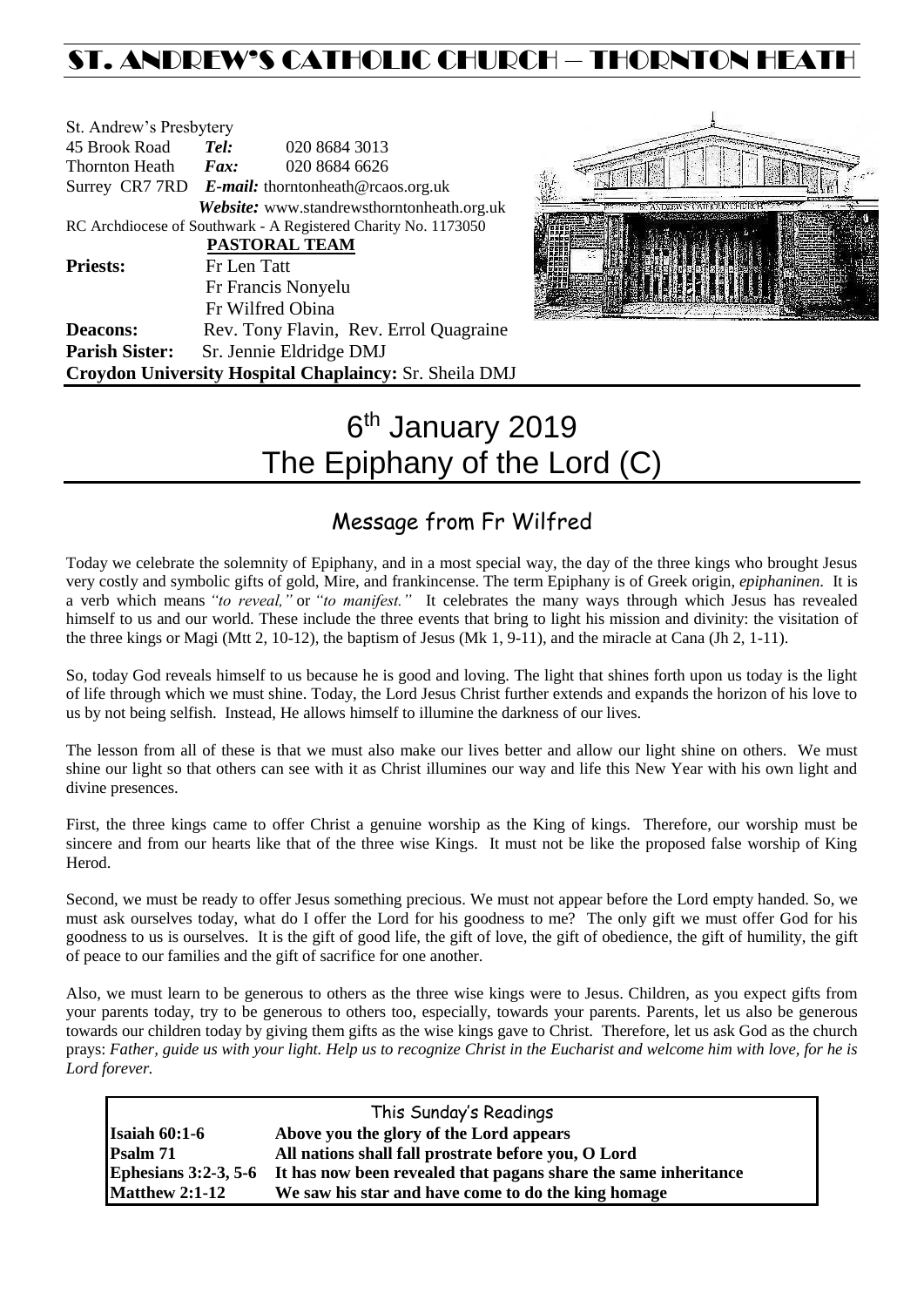# Diary for the Week

| Sunday 6 <sup>th</sup> January    |                    | 6.00pm (Saturday) First Mass of Sunday | Vincenzo Lanzalaco RIP (Anniv) |
|-----------------------------------|--------------------|----------------------------------------|--------------------------------|
| The Epiphany of the Lord          |                    |                                        |                                |
|                                   | 9.30am             | <b>Mass</b>                            | William Freeman RIP (Anniv)    |
|                                   | 11.30am            | Mass                                   | Parishioners                   |
|                                   | 5.00pm             | <b>Rosary</b>                          |                                |
|                                   | $5.15 - 5.45$ pm   | <b>Exposition and Benediction</b>      |                                |
|                                   | 6.00 <sub>pm</sub> | Mass                                   | <b>Holy Souls</b>              |
|                                   | $7.00 - 9.00$ pm   | <b>Charismatic Prayer Group</b>        |                                |
| Monday 7 <sup>th</sup> January    | 7.30am             | Mass                                   | <b>Priests of St Andrews</b>   |
| St Raymond                        | 10.00am            | Mass                                   | Joseph Okoroafor               |
| $1 Jn 3:22-4:6$                   | $7.00 - 8.00$ pm   | <b>Parish Surgery</b>                  |                                |
| Mt 4:12-17. 23-25                 |                    |                                        |                                |
| Tuesday 8 <sup>th</sup> January   | 7.30am             | Mass                                   | <b>Holy Souls</b>              |
| Feria of Christmas Time           | 10.00am            | <b>Funeral Mass</b>                    | Daniel Messina RIP             |
| $1 Jn 4:7-10$                     | 6.30pm             | R.C.I.C. (hall)                        |                                |
| Mk 6:34-44                        |                    |                                        |                                |
| Wednesday 9 <sup>th</sup> January | 7.30am             | Mass                                   | Intention of C.C.              |
| Feria of Christmas Time           | 10.00am            | Mass                                   | <b>Holy Souls</b>              |
| $1 Jn 4:11-18$                    | 2.00pm             | <b>Active Retirement Group</b>         |                                |
| Mk 6:45-52                        | 7.30pm             | <b>Legion of Mary (hall)</b>           |                                |
| Thursday 10 <sup>th</sup> January | 7.30am             | Mass                                   | <b>Athayde Family</b>          |
| Feria of Christmas Time           | 10.00am            | Mass                                   | <b>Manuel John Nunes RIP</b>   |
| $1 Jn 4:19-5:4$                   |                    |                                        |                                |
| Lk 4:14-22                        |                    |                                        |                                |
| Friday $11^{th}$ January          | 7.30am             | Mass                                   | Theresa Crystal                |
| Feria of Christmas Time           | 10.00am            | Mass                                   | Elizabeth Salapare RIP         |
| $1 Jn 5:5-13$                     |                    |                                        |                                |
| Lk 5:12-16                        |                    |                                        |                                |
| Saturday 12 <sup>th</sup> January | $9.15 - 11.15$ am  | <b>First Holy Communion</b>            |                                |
| St Aelred of Rievaulx             | 9.30am             | Mass                                   | Private Intention              |
| $1 Jn 5:14-21$                    | $10.00 - 10.30$ am | <b>Confessions</b>                     |                                |
| $Jn 3:22-30$                      | $5.00 - 5.30$ pm   | <b>Confessions</b>                     |                                |
|                                   | 6.00 <sub>pm</sub> | First Mass of Sunday                   | <b>Holy Souls</b>              |
| Sunday 13 <sup>th</sup> January   | 9.30am             | Mass                                   | <b>Private Intention</b>       |
| The Baptism of the Lord           | 11.30am            | Mass                                   | Parishioners                   |
|                                   | 4.00pm             | <b>Confirmation Catechists</b>         |                                |
|                                   |                    | Meeting (EA room)                      |                                |
|                                   | 5.00pm             | <b>Rosary</b>                          |                                |
|                                   | $5.15 - 5.45$ pm   | <b>Exposition and Benediction</b>      |                                |
|                                   | 6.00 <sub>pm</sub> | <b>Mass</b>                            | Priests of St Andrews          |
|                                   | $7.00 - 9.00$ pm   | <b>Charismatic Prayer Group</b>        |                                |
|                                   |                    |                                        |                                |

|                                      | Money Matters                                              |                                                                       |
|--------------------------------------|------------------------------------------------------------|-----------------------------------------------------------------------|
|                                      | <b>Collection Last Sunday</b><br>Payment by Standing Order | £1,153.20 $(\text{\textsterling}1.15 \text{ per person})$<br>£ 761.00 |
|                                      | Total offertory                                            | £1,914.20                                                             |
|                                      | Thank you for your generosity                              |                                                                       |
| Altar Servers<br>This week<br>Team 1 |                                                            | Church Cleaners<br>This week Judie's Crew                             |
| Next week<br>Team 2                  |                                                            | Next week Fifi's Group                                                |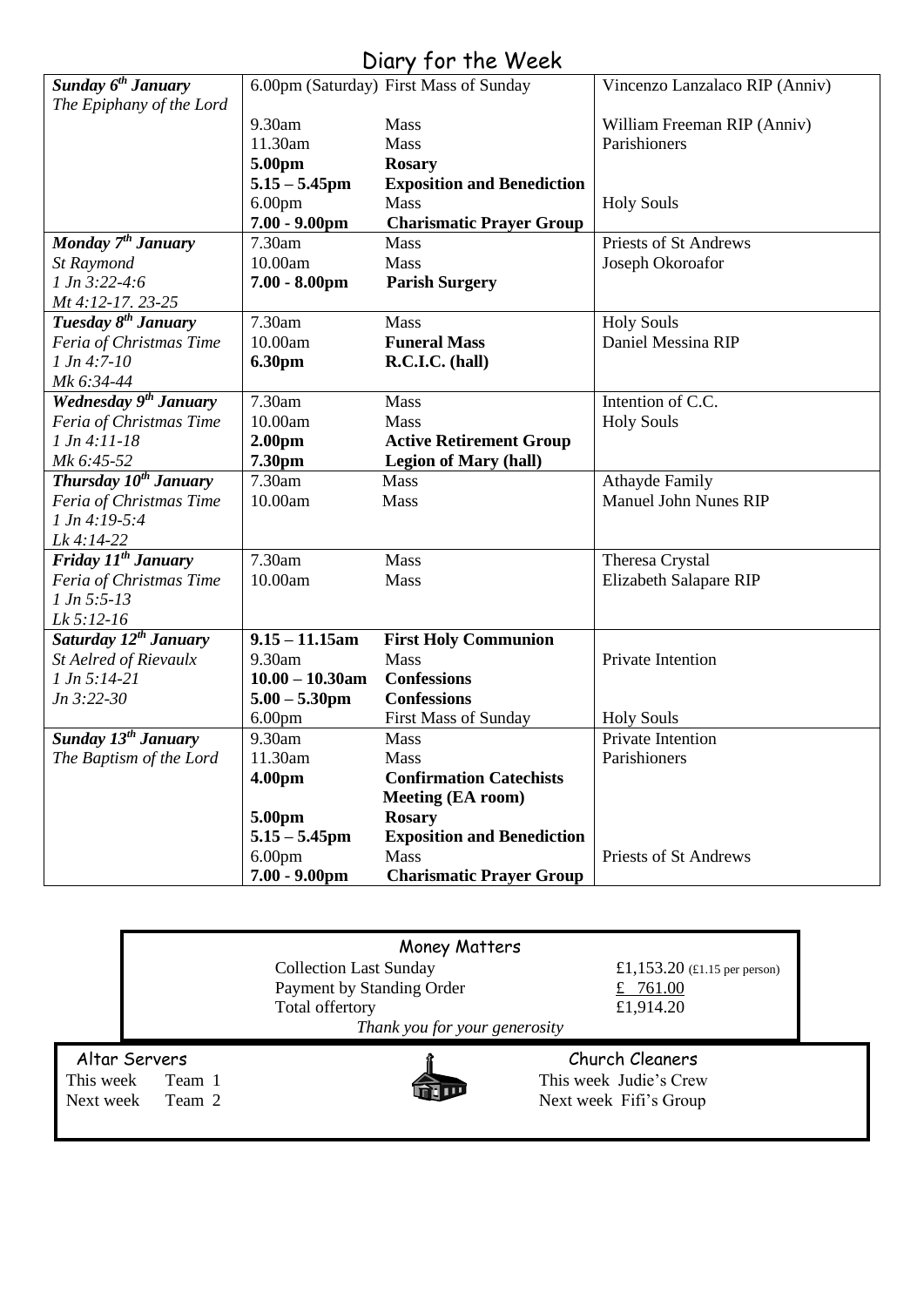### St. Andrew's Parish Notices

#### **HAPPY NEW YEAR!**

We wish you all a Holy, Happy and Prosperous New Year from Frs Len, Francis and Wilfred, Deacons Tony and Errol and the Sisters.

#### **THANK YOU**

The Priests thank you for your most generous Christmas offerings. Thank you also from the Pastoral team for the many cards and gifts given to them personally and for your continued prayers and support. To those who worked so hard behind the scenes for all our Christmas celebrations, helping in the hall with our festivities, the choirs, Christmas Crib, Altar Servers, Church flowers, cleaners, the Parish Council and all the other many many jobs – thank you very much because our Church needs you all and you all have a very important part.

#### **9.30AM MASS ON SUNDAY 6TH JANUARY**

All parents who have had their children baptised in the last year have been invited to attend this Mass and afterwards you are invited into the hall to share a cup of tea or coffee!

#### **TEA/COFFEE AFTER SUNDAY 9.30AM MASS**

You are all invited to go along to the hall after every 9.30am Sunday Mass where tea/coffee and cakes are always served. All are most welcome.

#### **FIRST HOLY COMMUNION**

The Catechists will be selling the books in the hall after the 9.30am Mass on Sunday 6<sup>th</sup> January ready for the first session on Saturday 12<sup>th</sup> January. The books cost £15 for children's workbook and £7 for the parent's book. Those families who have registered please come along and bring the correct change if you can, £22 total for both books. Thank you.

#### **CONFIRMATION 2019**

Bishop Paul Hendricks will be coming to St Andrew's to administer the Sacrament of Confirmation on Saturday 25<sup>th</sup> May 2019. All in Year 9 and above who wish to be confirmed, please speak to Sr Jennie and our Catechists giving their reason to be confirmed, after Sunday Masses in January commencing this weekend  $5<sup>th</sup>/6<sup>th</sup>$  January.

#### **CHURCH CLEANERS WANTED**

We really need more people to help with the task of cleaning God's house. So, if you can spare an hour or two and would like to help by joining one of our groups, please contact Fifi on 07932 764273. Thank you.

#### **FOREIGN COINS**

We are increasingly receiving foreign coins in our collections. Please can we ask you not to put these in our collections as they often get trapped in our counting machine and the bank will not accept foreign currency from us. You can donate your foreign currency to the many charities who do accept them.

#### **PARISH SURGERY**

Every Monday evening, between 7pm and 8pm, one of the Pastoral Team is available in the Presbytery to see parishioners without an appointment. It is an opportunity to collect forms (e.g. Baptism), to ask a question about the Parish, or to arrange an appointment to discuss whatever you want. We realise that the only opportunity many people have to speak to us is on a Sunday and then we can be quite busy. The Pastoral Team take Surgery in turn and are also available at other times, so please do ask if you want to see one of us. Surgery resumes again on Monday 7<sup>th</sup> January at 7.00pm in the Presbytery (45 Brook Road).